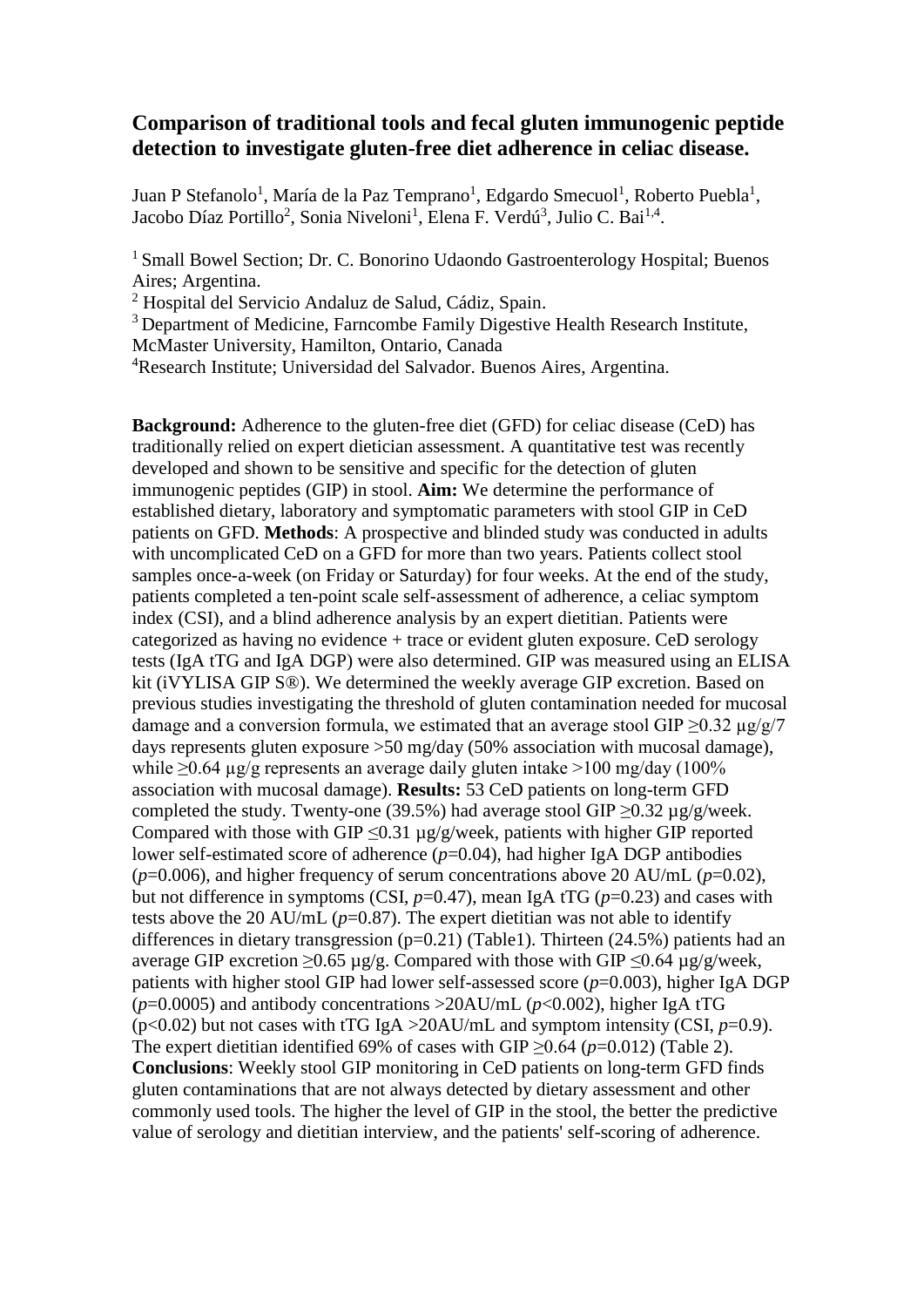**Table 1** Demography and adherence information from 53 patients collecting stool samples once-a-week (Friday/Saturday). *P* values compare results categorized by the weekly average of GIP stool excretions  $\geq 0.32$  vs.  $\leq 0.31$  µg/g of stool.

|                                        | <b>Overall</b> | $\geq$ 0.32 µg/g of              | $\leq$ 0.31 µg/g of | $\boldsymbol{p}$ |
|----------------------------------------|----------------|----------------------------------|---------------------|------------------|
|                                        | population     | <b>GIP in stool</b>              | <b>GIP in stool</b> | value=           |
| N of patients (%)                      | 53 (100)       | 21/53 (39.6)                     | 32/53 (60.4)        |                  |
| Age. Median (IQR: 25-75)               | 46 (34-55)     | 41 (31-51)                       | 51.5 (37-57.5)      | 0.08             |
| Female gender. (%)                     | 48 (90.6)      | 18 (85.7)                        | 3(14.3)             | 0.33             |
| Average GIP excretion/week. Median     |                |                                  |                     |                  |
| $(25\%$ IQR) $\mu$ g/g                 |                | $0.11(0.0-0.62)$ 0.81 (.53-2.21) | $0(0-0.11)$         | 0.0000           |
| Years from CD diagnosis. Median (25%   |                |                                  |                     |                  |
| IQR)                                   | $8(5-12)$      | $10(5-14)$                       | $7(4-11)$           | 0.24             |
| IgA DGP concentration. Median (25%     |                |                                  |                     |                  |
| IQR) AU/mL                             | 18 (11-52)     | 44 (15-93)                       | 13.5 (10-29.5)      | 0.006            |
| $>$ 20 AU/mL. N of cases (%)           | 25/53 (47.2)   | 14/21 (66.7)                     | 11/32 (34.4)        | 0.021            |
| IgA t-TG concentration. Median (25%    |                |                                  |                     |                  |
| IQR) AU/mL                             | 16 (10-54)     | $17(11-77)$                      | 14 (8-32)           | 0.23             |
| $>$ 20 AU/mL. N of cases (%)           | 22/53 (41.5)   | 9/21(42.9)                       | 13/32 (40.6)        | 0.87             |
| CSI global score. Median (25% IQR)     | 34 (30-45)     | 37 (30-42)                       | 33 (29-45.5)        | 0.47             |
| N of cases with CSI >38 points (%)     | 18/53 (34.0)   | 8/21(38.1)                       | 10/32 (31.2)        | 0.61             |
| Median self-estimation of adherence to |                |                                  |                     |                  |
| the GFD (25% IQR)                      | $9(5-10)$      | $6.5(4.5-9.5)$                   | $9.5(6.5-10.0)$     | 0.04             |
| Assessment by expert dietitian (No     |                |                                  |                     |                  |
| gluten + traces). N of patients (%)    | 21 (39.6)      | 11(52.4)                         | 10(31.2)            | 0.12             |